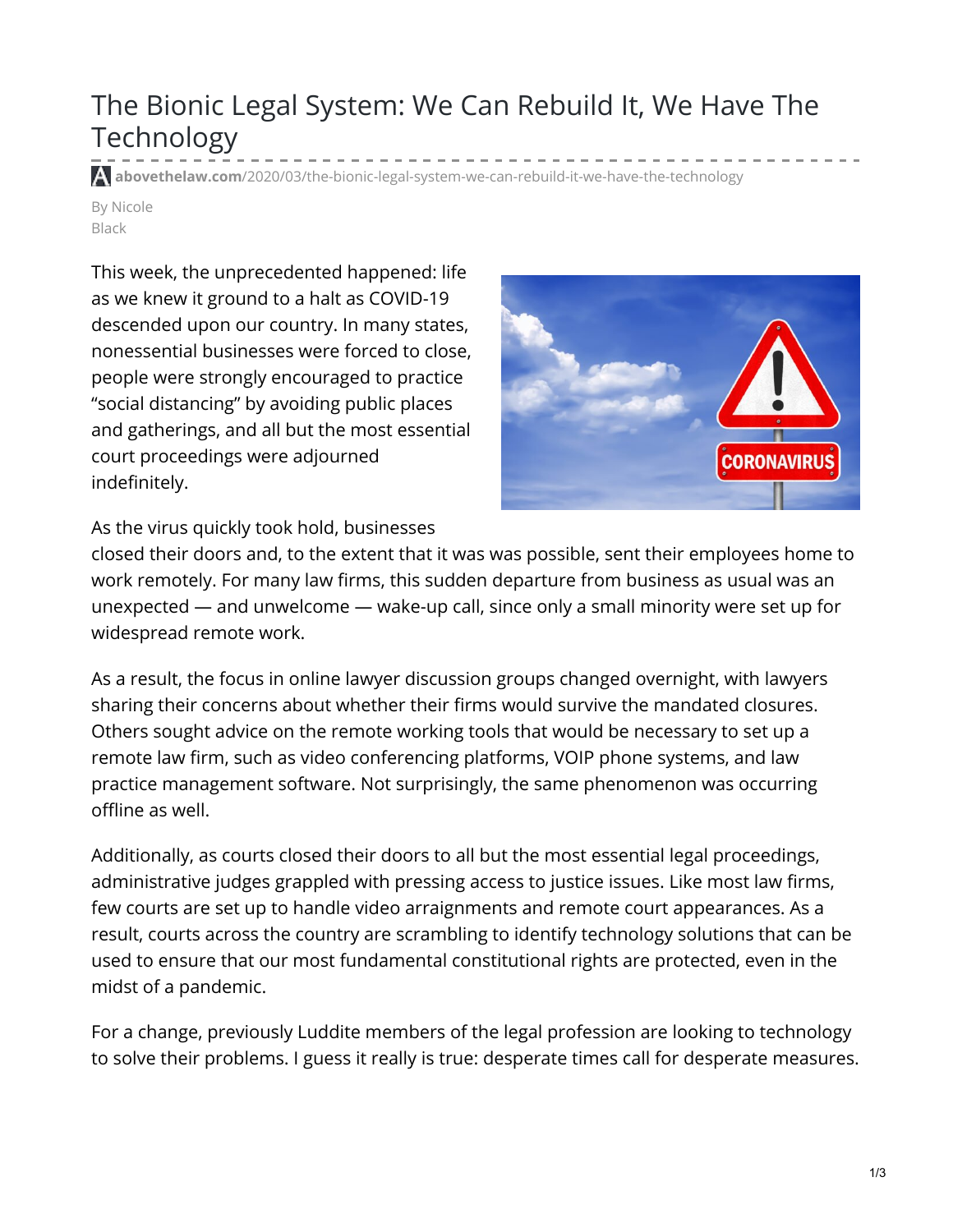It reminds me a lot of the rush to develop and use ediscovery software in the wake of the amendments to the Federal Rules of Civil Procedure in 2006. It was only because of court mandate that lawyers shifted gears and began to rapidly adopt ediscovery tools. So much so that in 2020, the ediscovery software is now a multibillion-dollar industry.

Notably, there's a big difference between then and now: today the technology needed for remote work has already been built. It's readily available to the legal industry and has been for years. Law firms and courts simply need to take advantage of it. Remote work is an achievable and realistic goal: the bionic law firm (or court proceeding, as the case may be) is within your reach. You just need to reach out and grab it.

Here's how to make it happen. First, take stock of your current technology assets, including hardware and software. Determine your law firm's needs and identify the technology that will be needed in order for all law firm staff to work remotely.

For most firms, this means you'll need to invest in cloud-based law practice management software. With this type of software, all of you law firm's information will be located in one location. Typically, as I explain in this ABA [Journal](https://www.abajournal.com/news/article/the-ins-and-outs-of-law-practice-management-software) article, this includes, among other things: 1) contacts and calendars, 2) invoicing and time-tracking, 3) documents and other matterrelated data, 4) internal and external communications, and 5) financial data. Some legal practice management systems even include built-in esignature capabilities, lead management tools, integrated email, two-way text messaging, and secure communication and collaboration tools like a client portal.

In most cases, you'll also need to invest in some of the tools and software that I've written about in my *ABA Journal* column over the years, including: 1) video [conferencing](https://www.abajournal.com/web/article/top-video-conferencing-tools-for-lawyers) software, 2) a VOIP phone [system](https://www.abajournal.com/news/article/voip-phone-systems-for-law-firms-all-you-need-to-know), 3) an online fax [service](https://www.abajournal.com/news/article/the-facts-about-the-21st-century-fax), 4) [document](https://www.abajournal.com/news/article/move-to-a-paperless-law-firm-with-these-scanning-tools) scanning tools, 5) collaborative word processing software, and 6) [speech-to-text](https://www.abajournal.com/news/article/21st-century-word-processing-tools-for-lawyers) dictation software.

Once you've chosen the tools you need to set up a remote workforce, the next step is to prioritize the training of your employees. Make sure that they understand the features of the software you've chosen and how to integrate it into their workflows. Additionally, set expectations by providing them with guidelines designed to help them implement the software into their daily routine. Finally, ensure that everyone working remotely understands client confidentiality issues and uses the chosen software for all client matters.

My fellow lawyers: you've got this. We have the technology. Remote work is easily accomplished in 2020. With the right tools, you can rebuild your bricks-and-mortar law firm and turn it into a virtual one. Your clients are relying on you, and the technology you need is readily available, affordable, intuitive, and, most importantly, it will get the job done. So what are you waiting for? Get back to work!